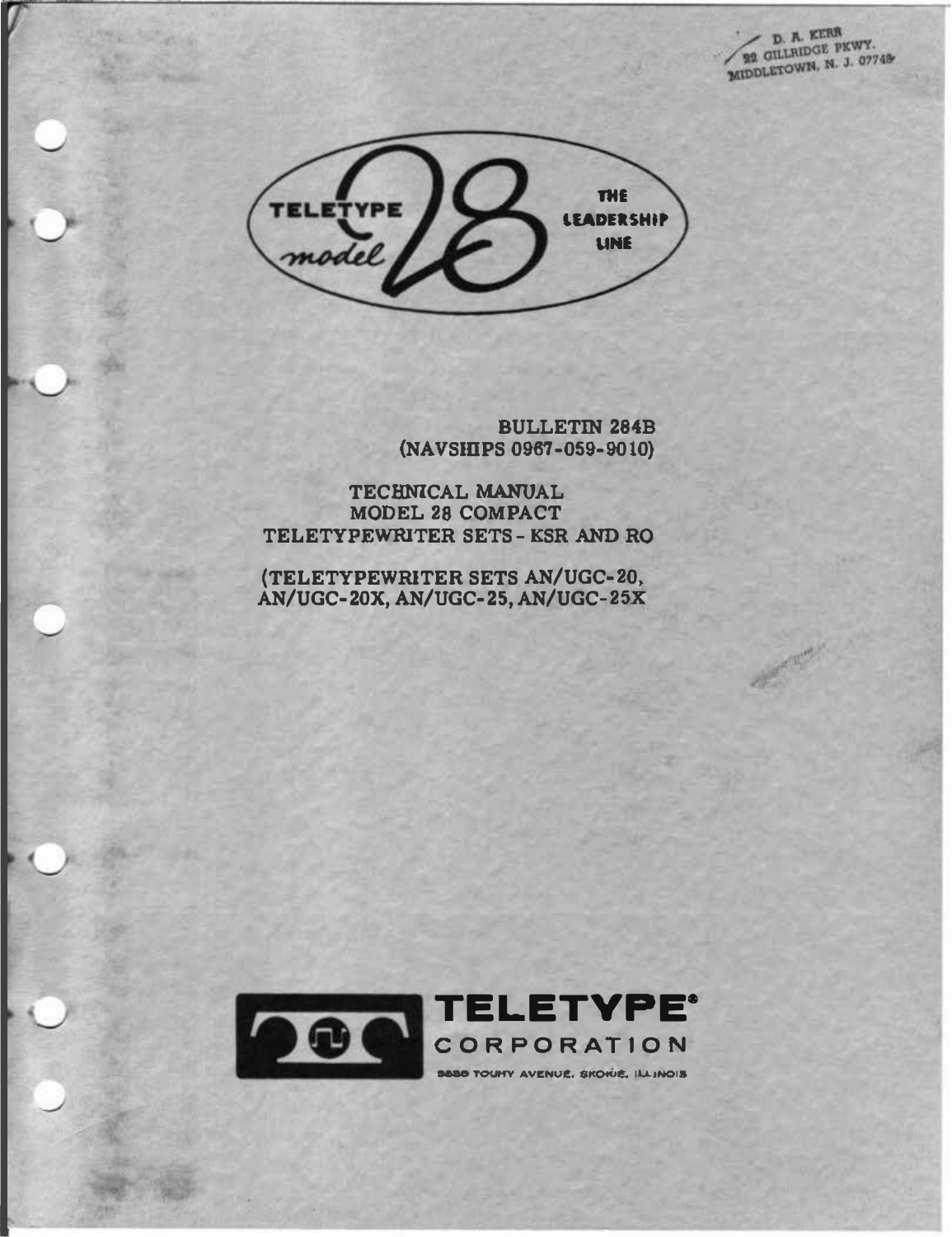**D. A. KERR** 22 CILLRIDGE PKWY. MIDDLETOWN. N. J. 0/748



**BULLETIN 284B** (NAVSHIPS 0967-059-9010)

TECHNICAL MANUAL MODEL 28 COMPACT TELETYPEWRITER SETS- KSR AND RO

(TELETYPEWRITER SETS AN/UGC-20, AN/UGC-20X, AN/UGC-25, AN/UGC-25X



 $\sim$ 

SEE INDIVIDUAL SECTIONS FOR COPYRIGHT NOTICES.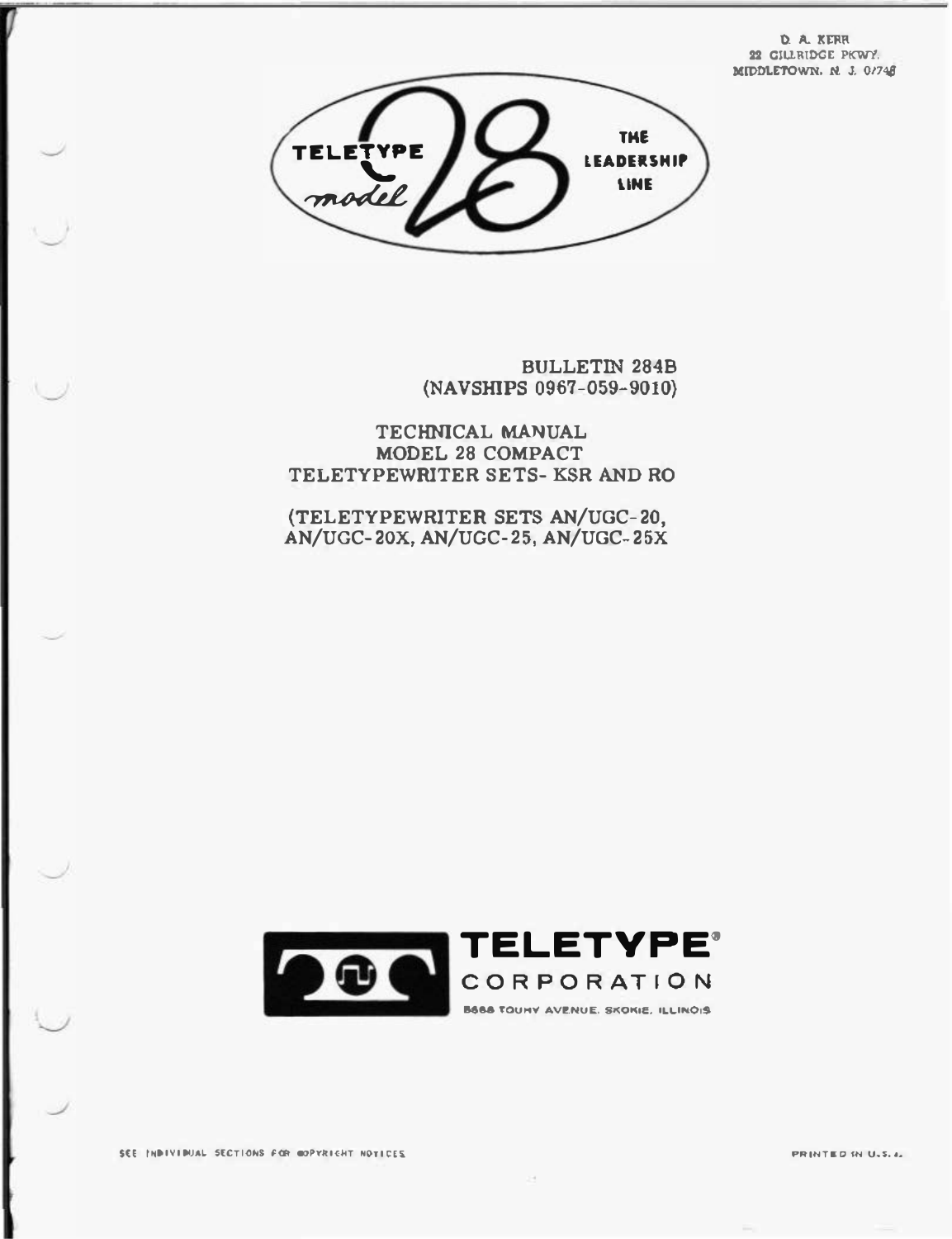## **INTRODUCTION**

2848

Bulletin 2848 Is a technical manual that provides general and specific technical Information for the Model 28 Compact Keyboard Send-Receive (KSR) and Receive-Only (RO) Teletypewriter Sets and their component units.

This bulletin Is made up of a group of appropriate independent sections. The sections are complete within themselves; they are separately Identified by title and section number and the pages of each section are numbered consecutively, Independent of other sections.

The identifying number of a section, a 9-digit number, appears at the top of each page of the section, in the left corner of left-hand pages and the right corner of right-hand pages. The sections are placed In the manual In ascending numerical order.

To locate specific information refer to the table of contents on the following page. Find the name of the involved component in column one and the title of the section in column two. The correct 9-diglt section number will then be found in column three. Turn to page one of the section Indicated where the contents of that section will be found.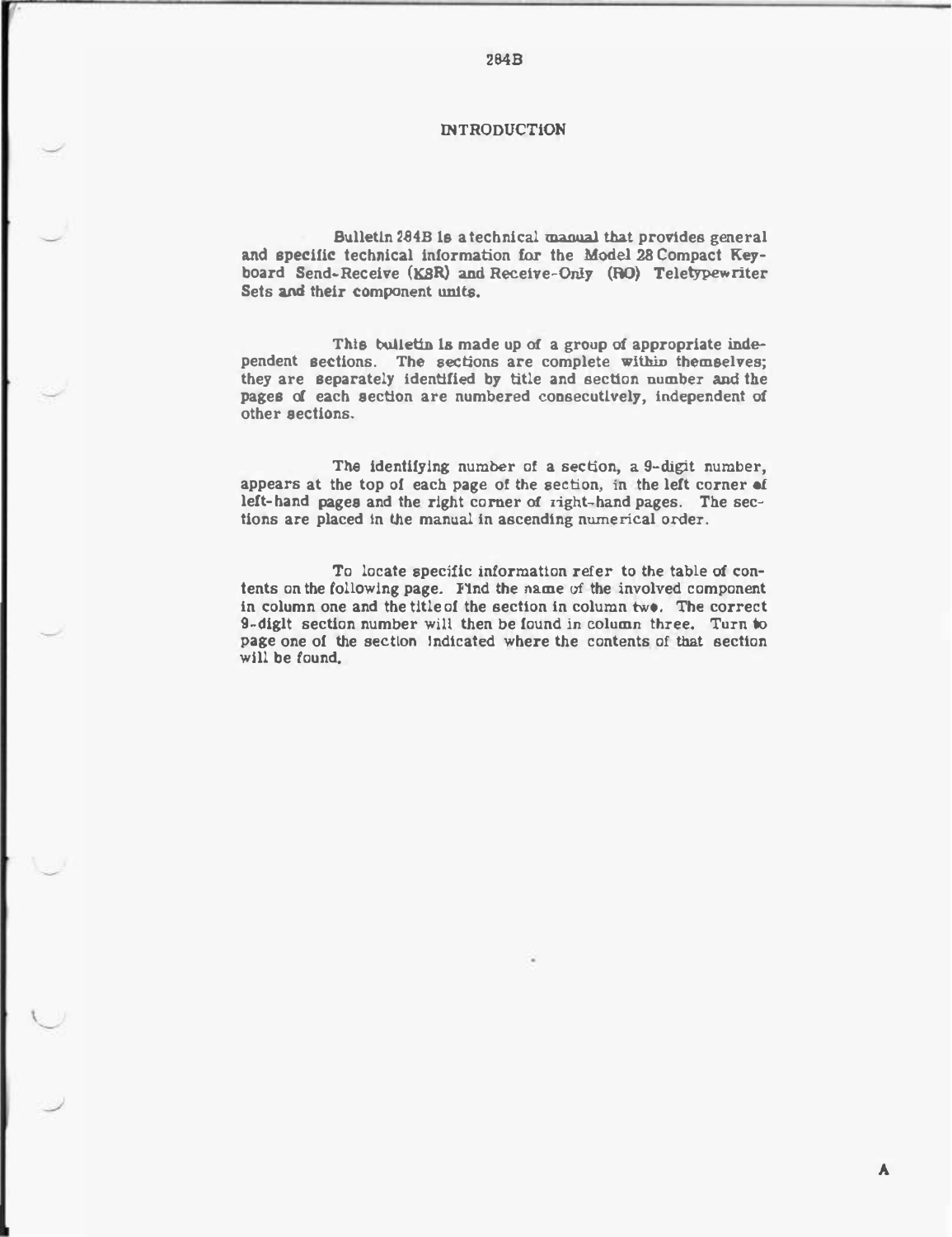September, 1964 Original

## TABLE OF CONTENTS

| Equipment                                                                    | <b>Title</b>                                                                          | Section                                                        | <b>Issue</b>                          |
|------------------------------------------------------------------------------|---------------------------------------------------------------------------------------|----------------------------------------------------------------|---------------------------------------|
| Teletypewriter Set (KSR and RO)<br>Teletypewriter Set (KSR and RO)           | Description<br>Installation                                                           | 573-100-101<br>$573 - 100 - 202$                               |                                       |
| Typing Unit (LP)<br>Typing Unit (LP)<br>Typing Unit (LP)<br>Typing Unit (LP) | Description and Operation<br>Adjustments<br>Lubrication<br>Disassembly and Reassembly | $573 - 115 - 100$<br>573-115-700<br>573-115-701<br>573-115-702 | City)<br>3<br>$\overline{\mathbf{3}}$ |
| Keyboard, Base, Cover, and Motor<br>(LLK, LLB, LPC, LMU)                     | Description and Operation                                                             | 573-116-102                                                    |                                       |
| Keyboard, Base, Cover, and Motor<br>(LLK, LLB, LPC, LMU)                     | Adjustments                                                                           | 573-116-703                                                    |                                       |
| Keyboard, Base, Cover, and Motor<br>(LLK, LLB, LPC, LMU)                     | Lubrication                                                                           | 579-116-704                                                    |                                       |
| Keyboard, Base, Cover, and Motor<br>(LLK, LLB, LPC, LMU)                     | Disassembly and Reassembly                                                            | $573 - 116 - 705$                                              |                                       |

 $\overline{\phantom{a}}$ 

 $\begin{matrix} 1 & 0 \\ 0 & 0 \\ 0 & 0 \end{matrix}$ 

8

 $\mathbf{A}_{\text{int}}$